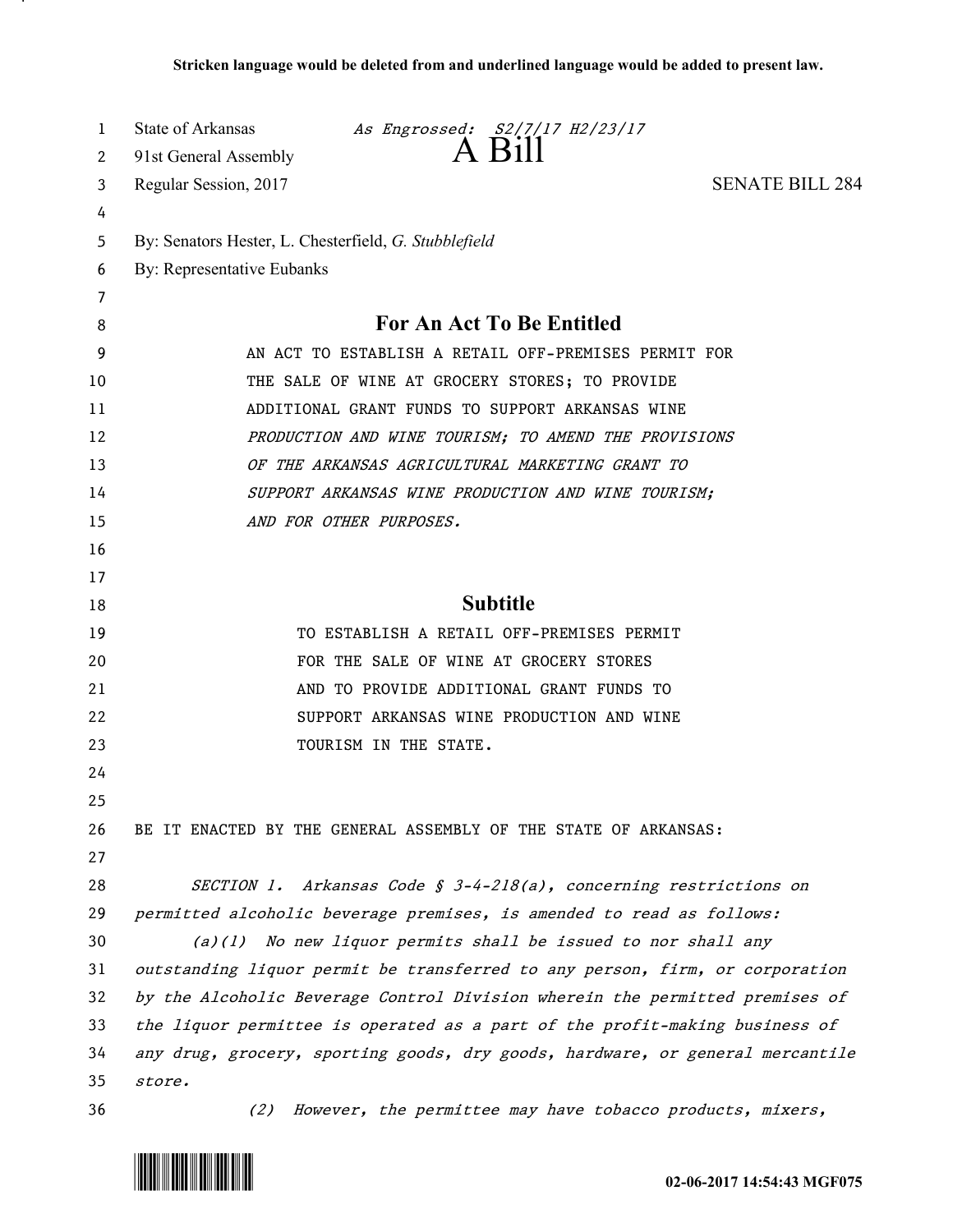| 1  | soft drinks, consumables and edible products that complement alcoholic        |
|----|-------------------------------------------------------------------------------|
| 2  | beverages, and other items customarily associated with the retail package     |
| 3  | sale of the liquors.                                                          |
| 4  | (3) The division shall promulgate rules to facilitate the sale                |
| 5  | of complementary products under subdivision (a)(2) of this section.           |
| 6  |                                                                               |
| 7  | SECTION 2. Arkansas Code § 3-4-501(c), concerning the disposition of          |
| 8  | fees for alcoholic beverage permits, is amended to read as follows:           |
| 9  | $(c)(1)$ All Except for grocery store wine permit fees under § 3-5-           |
| 10 | 1802, all permits or license fees or taxes, penalties, fines, and costs       |
| 11 | received by the Director of the Department of Finance and Administration      |
| 12 | under the provisions of this act shall be general revenues and shall be       |
| 13 | deposited in the State Treasury to the credit of the State Apportionment      |
| 14 | Fund.                                                                         |
| 15 | The Treasurer of State shall allocate and transfer the<br>(2)                 |
| 16 | amounts to the various State Treasury funds participating in general revenues |
| 17 | in the respective proportions to each as provided by and to be used for the   |
| 18 | respective purposes set forth in the Revenue Stabilization Law, § 19-5-101 et |
| 19 | seq.                                                                          |
| 20 |                                                                               |
| 21 | SECTION 3. Arkansas Code § 3-4-601 is amended to read as follows:             |
| 22 | 3-4-601. Kinds of permits generally.                                          |
| 23 | There shall be $six (6)$ various kinds of permits, each of which<br>(a)       |
| 24 | shall be distinctive in color and design so as to be readily distinguishable  |
| 25 | from each other, to wit including without limitation:                         |
| 26 | Distiller's permit;<br>(1)                                                    |
| 27 | (2)<br>Brewer's permit;                                                       |
| 28 | (3)<br>Rectifier's permit;                                                    |
| 29 | (4)<br>Wholesaler's permit;                                                   |
| 30 | (5)<br>Dispenser's permit; and                                                |
| 31 | Hotel, restaurant, or club permit; and<br>(6)                                 |
| 32 | Grocery store wine permit.<br>(7)                                             |
| 33 | Each kind of permit shall be distinctive in color and design so as<br>(b)     |
| 34 | to be readily distinguishable from each other.                                |
| 35 |                                                                               |
| 36 | SECTION 4. Arkansas Code § 3-5-904(a), concerning eligibility of small        |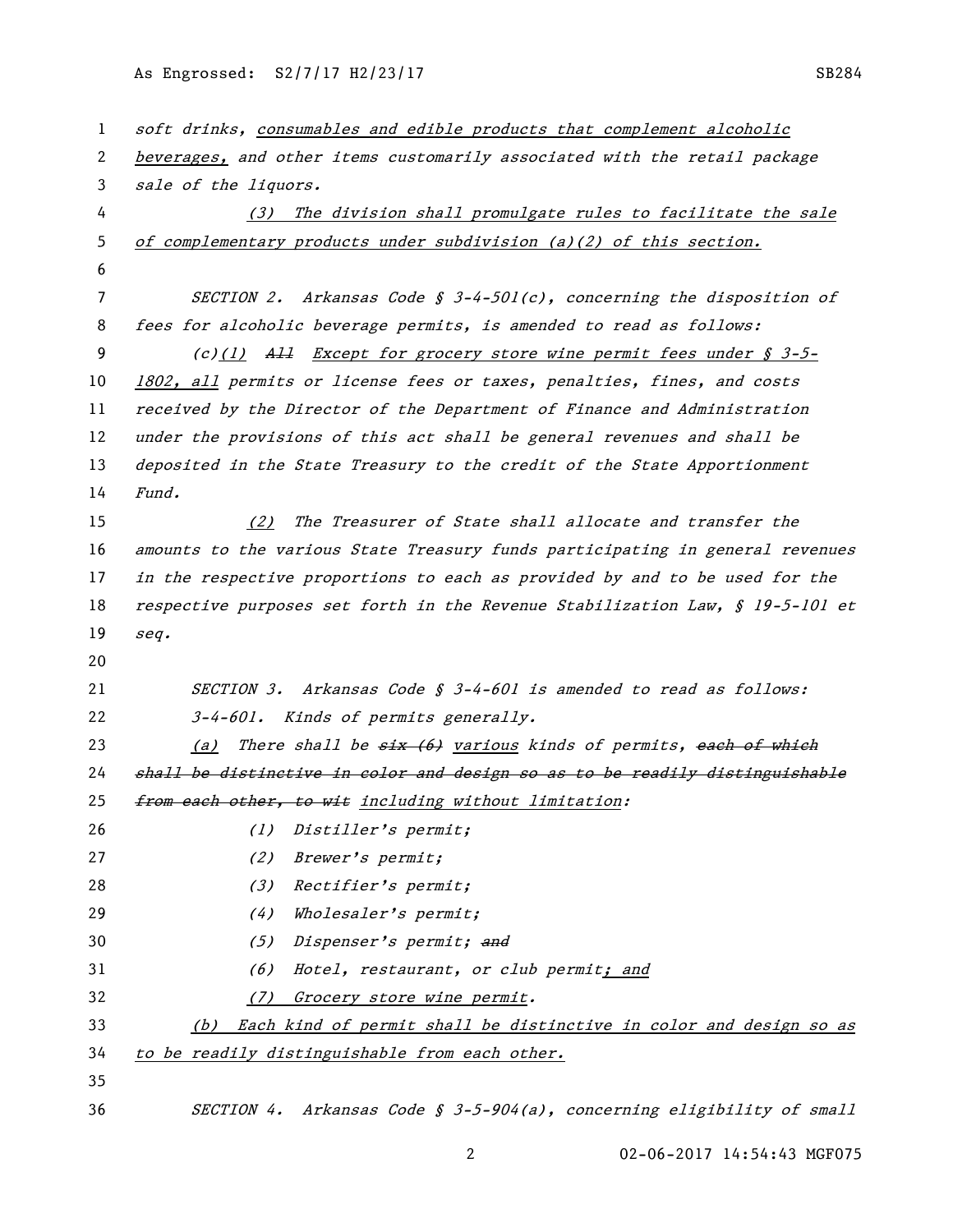| 1  | farm wineries for incentive grants, is amended to read as follows:               |
|----|----------------------------------------------------------------------------------|
| 2  | (a) Only those wineries A winery is eligible to receive a grant under            |
| 3  | this subchapter if the winery:                                                   |
| 4  | (1) Has been actively involved in the sale of wine as an                         |
| 5  | Arkansas-bonded winery for five (5) years; or                                    |
| 6  | that have Has a federal license; and<br>(2)                                      |
| 7  | are Was licensed by the State of Arkansas as of January 1,<br>(3)                |
| 8  | 2003 2016, shall be eligible to receive grants under the provisions of this      |
| 9  | subchapter;                                                                      |
| 10 | $(4)$ Cultivates and maintains two (2) or more acres of marketable               |
| 11 | grapes in Arkansas using standard commercial vineyard cultivation practices;     |
| 12 | (5) Produces by fermentation a minimum of eight hundred gallons                  |
| 13 | (800 gals.) of wine on the winery premises in the previous calendar year; and    |
| 14 | <u>(6) Received a certification of eligibility under this section</u>            |
| 15 | from the Arkansas Wine Producers Council.                                        |
| 16 |                                                                                  |
| 17 | SECTION 5. Arkansas Code § 3-5-907(b), concerning the amount of grant            |
| 18 | fund payments for native wine incentives, is amended to read as follows:         |
| 19 | $(b)(1)$ Grant funds awarded shall be distributed equally to each winery         |
| 20 | at a base amount not to exceed twenty-five thousand dollars (\$25,000) five      |
| 21 | hundred dollars (\$500), with any remaining balance of the grant to be divided   |
| 22 | among each grantee according to the same ratio as the wine taxes paid in the     |
| 23 | previous calendar year by the grantee not to exceed one hundred thousand         |
| 24 | $dollars$ (\$100,000) annually to any one (1) winery, as determined by the Chief |
| 25 | Fiscal Officer of the State.                                                     |
| 26 | (2) If a winery reaches the annual grant limit under subdivision                 |
| 27 | $(b)(1)$ of this section, the remainder of the grant funds shall be distributed  |
| 28 | among the remaining eligible wineries.                                           |
| 29 |                                                                                  |
| 30 | SECTION 6. Arkansas Code Title 3, Chapter 5, is amended to add an                |
| 31 | additional subchapter to read as follows:                                        |
| 32 | Subchapter 18 - Wine Sales in Grocery Stores                                     |
| 33 |                                                                                  |
| 34 | 3-5-1801. Definitions.                                                           |
| 35 | <u>As used in this subchapter:</u>                                               |
| 36 | "Grocery store" means a single physical establishment that:<br>(1)               |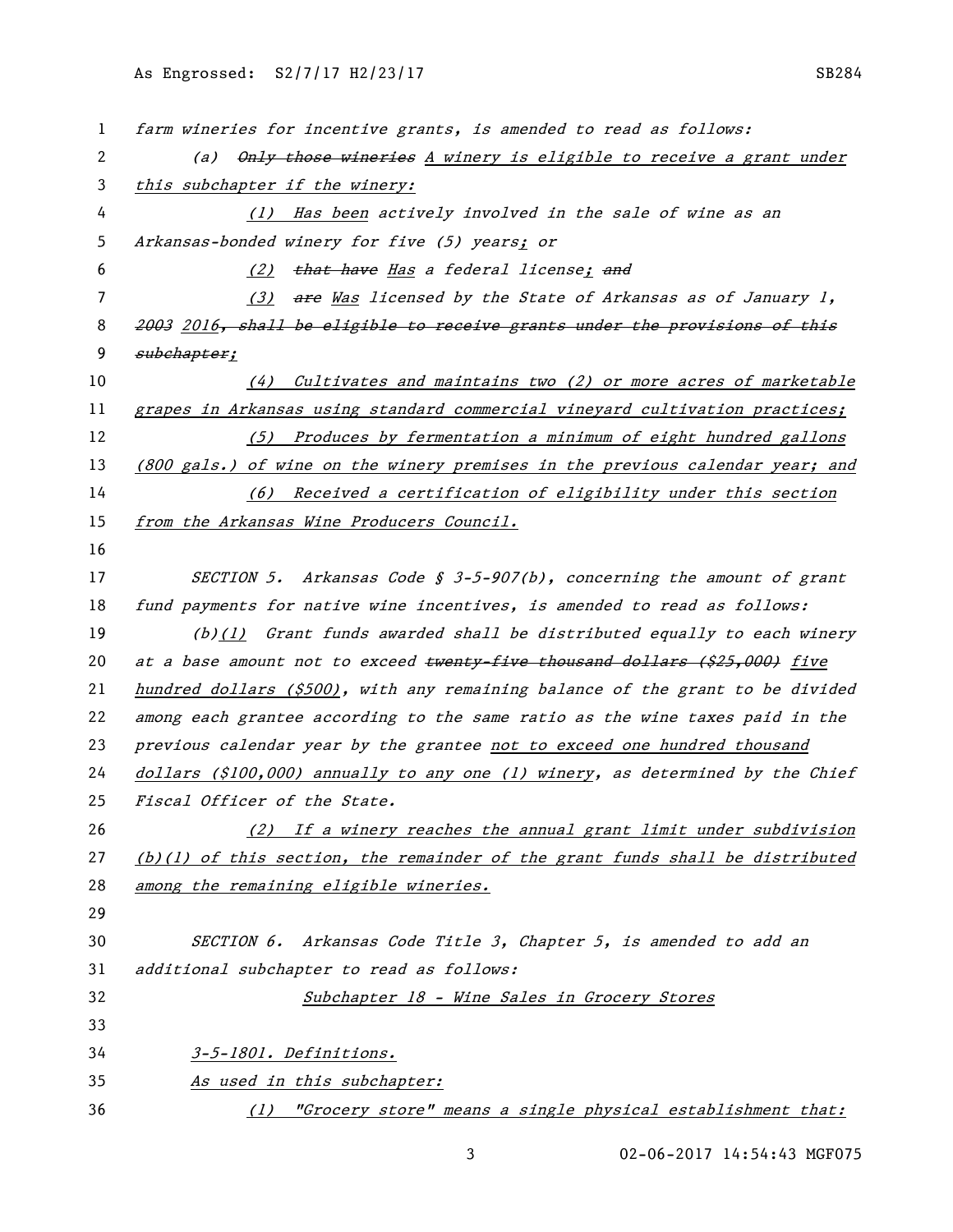| 1  | Has an inventory of human-consumable items; and<br>(A)                           |
|----|----------------------------------------------------------------------------------|
| 2  | Is located in a wet territory;<br>(B)                                            |
| 3  | (2) "Slotting allowance" means an allowance paid by a                            |
| 4  | manufacturer to a grocery store for making room for a product on the grocery     |
| 5  | store's shelves; and                                                             |
| 6  | (3) "Wine" means port, wine, sherry wine, vermouth wine, or                      |
| 7  | other wines manufactured within or without the State of Arkansas, the            |
| 8  | alcoholic content of which does not exceed twenty-one percent $(21\%)$ .         |
| 9  |                                                                                  |
| 10 | 3-5-1802. Grocery store wine permit - Fees.                                      |
| 11 | (a) A grocery store may apply to the Alcoholic Beverage Control Board            |
| 12 | for a grocery store wine permit.                                                 |
| 13 | (b)(1) A grocery store wine permit allows a permittee to purchase and            |
| 14 | sell wine for off-premises consumption at a single location.                     |
| 15 | (2) Wine inventory orders or purchases, or both, shall be made                   |
| 16 | only by a permittee for delivery to a single permitted location.                 |
| 17 | (3) An order of wine inventory for one (1) location shall not be                 |
| 18 | combined with an order for another location in a manner that would result in     |
| 19 | a cumulative discount or quantity discount, or both.                             |
| 20 | (c) A grocery store seeking a grocery store wine permit shall meet the           |
| 21 | criteria for the holder of an off-premises retail beer permit in addition to     |
| 22 | the criteria established in this section.                                        |
| 23 | $(d)(1)$ For the privilege of selling wine in a grocery store, each              |
| 24 | grocery store shall pay a grocery store wine permit fee based on the size of     |
| 25 | the permitted building space.                                                    |
| 26 | The fee shall be:<br>(2)                                                         |
| 27 | One thousand dollars (\$1,000) for a permitted building<br>(A)                   |
| 28 | space containing less than thirty-five thousand one square feet $(35,001 sq.$    |
| 29 | $ft.$ );                                                                         |
| 30 | Two thousand five hundred dollars (\$2,500) for a<br>(B)                         |
| 31 | permitted building space containing between thirty-five thousand one square      |
| 32 | feet (35,001 sq. ft.) and fifty thousand square feet (50,000 sq. ft.);           |
| 33 | Three thousand five hundred dollars (\$3,500) for a<br>(C)                       |
| 34 | permitted building space containing between fifty thousand one square feet       |
| 35 | $(50,001$ sq. ft.) and seventy-five thousand square feet $(75,000$ sq. ft.); and |
| 36 | Five thousand dollars (\$5,000) for a permitted<br>(D)                           |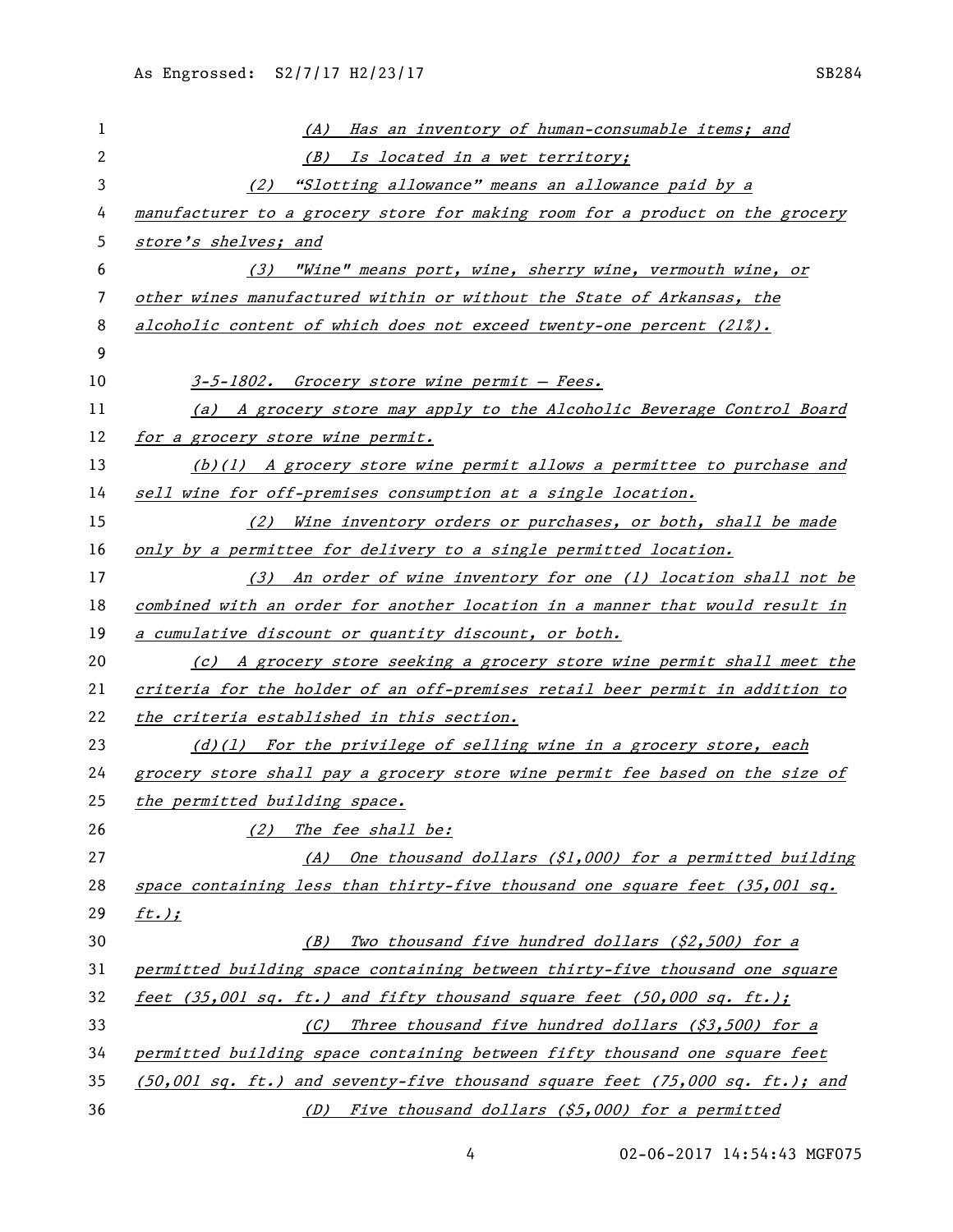| 1  | building space containing more than seventy-five thousand square feet (75,000            |
|----|------------------------------------------------------------------------------------------|
| 2  | $sg. ft.)$ .                                                                             |
| 3  | One hundred percent (100%) of the fee shall be paid into the<br>(e)                      |
| 4  | Arkansas Wine Grants Fund.                                                               |
| 5  | (f) A grocery store wine permittee may conduct tasting events for                        |
| 6  | educational and promotional purposes on the permittee's premises after                   |
| 7  | obtaining a wine sampling permit from the Alcoholic Beverage Control Division            |
| 8  | under $\oint 3-5-104$ .                                                                  |
| 9  | $(g)(1)$ A grocery store seeking a grocery store wine permit may derive                  |
| 10 | no more than twenty percent (20%) of its gross sales from the sale of                    |
| 11 | alcoholic beverages.                                                                     |
| 12 | (2) However, the requirement under subdivision $(g)(1)$ of this                          |
| 13 | section does not apply to an otherwise qualifying grocery store that, as of              |
| 14 | January 1, 2017, derives more than twenty percent (20%) of its gross sales               |
| 15 | from the sale of alcoholic beverages.                                                    |
| 16 | (h) A grocery store wine permittee shall offer for sale small farm                       |
| 17 | winery wine as defined in $\S$ 3-5-1601 et seq.                                          |
| 18 | (i) A grocery store wine permit shall be available for issue only in a                   |
| 19 | county in which the retail sale of alcohol under $\frac{s}{s}$ 3-4-604 was authorized as |
| 20 | of January 1, 2017.                                                                      |
| 21 |                                                                                          |
| 22 | 3-5-1803. Slotting allowances prohibited.                                                |
| 23 | (a) Slotting allowances, as defined by 27 C.F.R. $\oint$ 6.152(b), are                   |
| 24 | prohibited.                                                                              |
| 25 | (b) A grocery store shall not require payment of a slotting allowance                    |
| 26 | for products sold under this subchapter by a small farm winery, including                |
| 27 | without limitation:                                                                      |
| 28 | (1) Juice;                                                                               |
| 29 | Low alcohol wine; and<br>(2)                                                             |
| 30 | Vinegar.<br>(3)                                                                          |
| 31 |                                                                                          |
| 32 | SECTION 7. Arkansas Code § 19-5-956, concerning the Tourism                              |
| 33 | Development Trust Fund, is amended to read as follows:                                   |
| 34 | The fund shall consist of those special revenues as specified in $\S$<br>(b)             |
| 35 | $19-6-301(146)$ and fifty percent (50%) of those special revenues as specified           |
| 36 | in $$19-6-301(255)$ , there to be used by the Department of Parks and Tourism            |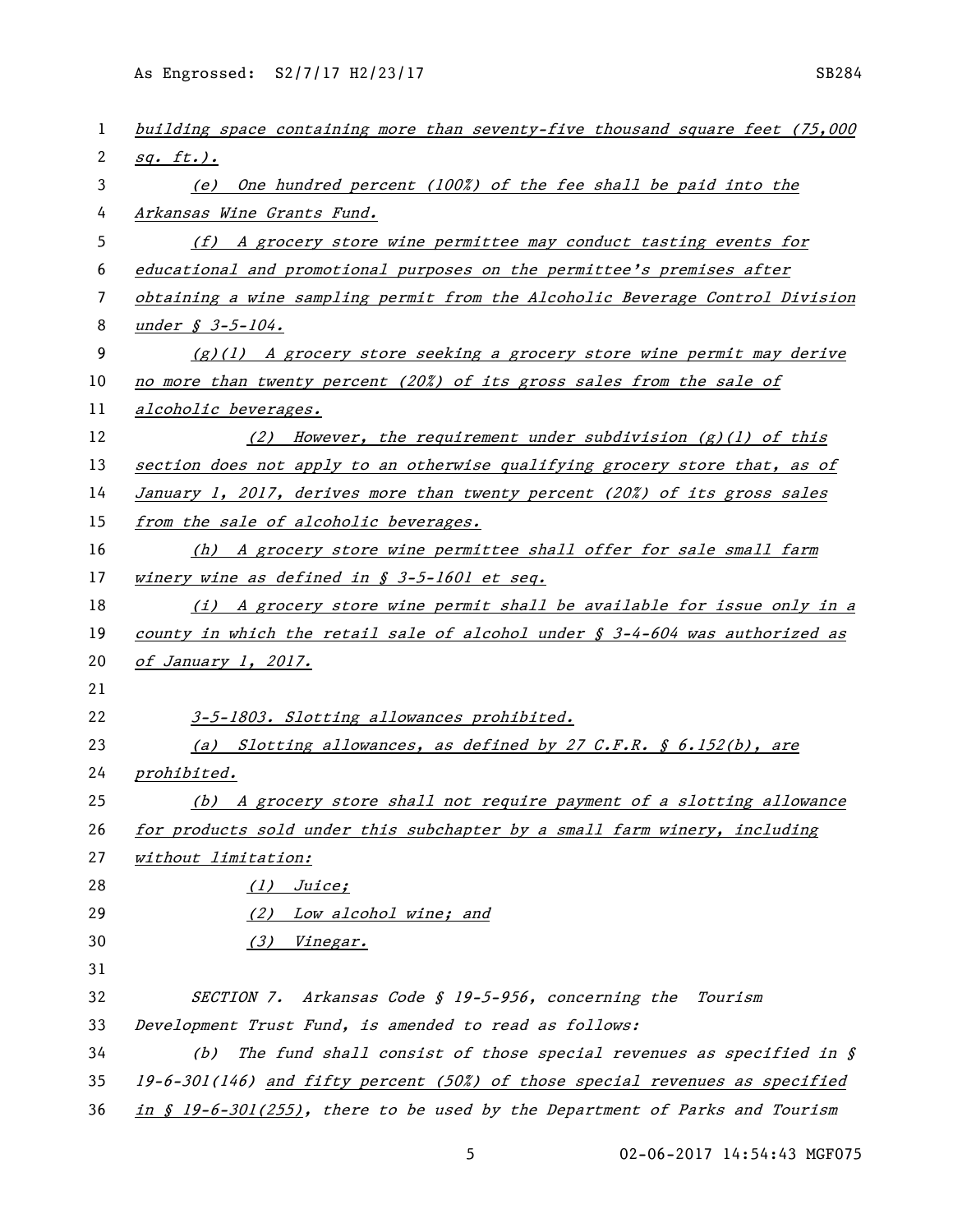exclusively for the promotion of wine tourism in Arkansas. SECTION 8. Arkansas Code § 19-6-201(22)(B), concerning the enumeration of general revenues, is amended to read as follows: (B) Permits and fees for manufacturer and dispensary privileges, as enacted by Acts 1935, No. 108, known as the "Arkansas Alcoholic Control Act", and all laws amendatory thereto, §§ 3-1-101 — 3-1- 103, 3-2-101, 3-2-205, 3-3-101 — 3-3-103, 3-3-212, 3-3-401, 3-3-404, 3-3-405,  $3-4-101 - 3-4-103$ ,  $3-4-201$ ,  $3-4-202$ ,  $3-4-207 - 3-4-211$ ,  $3-4-213$ ,  $3-4-214$ ,  $3 4-215$  [repealed],  $3-4-217$ ,  $3-4-219$ ,  $3-4-220$ ,  $3-4-301$  -  $3-4-303$ ,  $3-4-501$ ,  $3-4-501$ ,  $3-4-601 - 3-4-605$ ,  $3-8-301$ ,  $3-8-302$  [repealed],  $3-8-303$ ,  $3-8-304$  ${frepeated}$ , 3-8-305 - 3-8-310, 3-8-311  ${repeated}$ , 3-8-313 - 3-8-317, 3-9- 237, and 23-12-708, but not including fees for grocery store wine permits 14 authorized under § 3-5-1802; SECTION 9. Arkansas Code § 19-6-301, concerning special revenues 17 enumerated, is amended to read as follows: 18 (255) Grocery store wine permit fees, § 3-5-1802. 20 SECTION 10. Arkansas Code Title 19, Chapter 6, Subchapter 8, is 21 amended to add an additional section to read as follows: 22 19-6-833. Arkansas Wine Grants Fund. (a)(1) There is established on the books of the Treasurer of State, the Auditor of State, and the Chief Fiscal Officer of the State a special revenue fund to be known as the "Arkansas Wine Grants Fund". 26 (2) The Arkansas Wine Grants Fund shall consist of fees 27 collected from grocery store wine permits under  $\oint$  3-5-1802 and shall be administered by the Department of Finance and Administration. (b) Fifty percent (50%) of fees that are deposited into the Arkansas Wine Grants Fund under § 3-5-1802 shall be divided among the wineries seeking grant payments under § 3-5-901 et seq., according to the same ratio as the wine taxes paid in the previous calendar year by the grantee as determined by the Chief Fiscal Officer of the State, not to exceed the amount paid in by each grantee. (c) Fifty percent (50%) of fees that are deposited into the Arkansas Wine Grants Fund under § 3-5-1802 shall be transferred to the Tourism